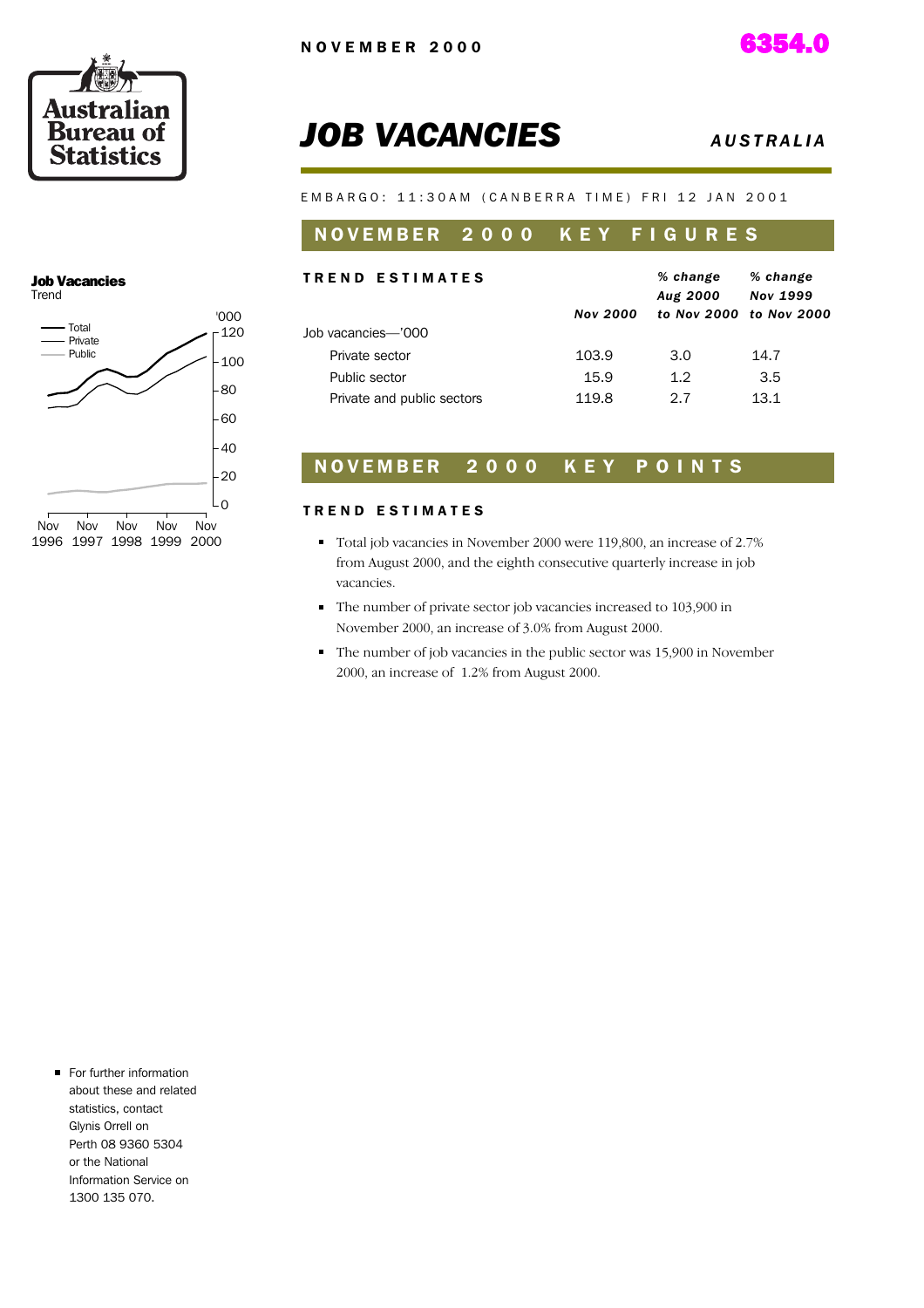# N O T E S

| FORTHCOMING ISSUES          | <b>ISSUE</b>                                                                                                                                                                       | EXPECTED RELEASE DATE                                                                                                                                                                                                                                                                                                          |  |  |  |  |
|-----------------------------|------------------------------------------------------------------------------------------------------------------------------------------------------------------------------------|--------------------------------------------------------------------------------------------------------------------------------------------------------------------------------------------------------------------------------------------------------------------------------------------------------------------------------|--|--|--|--|
|                             | February 2001                                                                                                                                                                      | 29 March 2001                                                                                                                                                                                                                                                                                                                  |  |  |  |  |
|                             | May 2001                                                                                                                                                                           | 28 June 2001                                                                                                                                                                                                                                                                                                                   |  |  |  |  |
|                             |                                                                                                                                                                                    |                                                                                                                                                                                                                                                                                                                                |  |  |  |  |
| NOTES ON ESTIMATES          | The annual review of seasonal adjustment factors for series shown in this<br>Explanatory Notes.                                                                                    | publication has been completed. As a result, some previously published seasonally<br>adjusted and trend estimates have been revised. See paragraphs 15 and 18 of the                                                                                                                                                           |  |  |  |  |
|                             | issue to reflect the complete impact of these changes.                                                                                                                             | Improvements to collection forms and procedures for the Job Vacancies Survey<br>were introduced in August and November 1999. Changes to the survey estimation<br>method were also introduced in November 1999 to account for new businesses.<br>Consequently, previously published estimates were revised in the November 1999 |  |  |  |  |
|                             | For more details of the improvements referred to above and the method of<br>adjustment applied to previous estimates, please refer to paragraphs 8-12 of the<br>Explanatory Notes. |                                                                                                                                                                                                                                                                                                                                |  |  |  |  |
|                             | Adjustments to earlier data not published in this issue are available on<br>PC AUSSTATS and on request. For contact information, please refer to the front<br>cover of this issue. |                                                                                                                                                                                                                                                                                                                                |  |  |  |  |
|                             |                                                                                                                                                                                    |                                                                                                                                                                                                                                                                                                                                |  |  |  |  |
| SAMPLING ERRORS             | the original estimates contained in this publication are in tables A and B of the<br>Technical Notes.<br>.                                                                         | For information on sampling errors see the Technical Notes. Standard errors for                                                                                                                                                                                                                                                |  |  |  |  |
| SYMBOLS AND OTHER<br>USAGES | Australian Bureau of Statistics<br><b>ABS</b><br><b>JVS</b><br>Job Vacancies Survey<br>$\ast$<br>paragraph 6 of the Technical Notes.                                               | Subject to sampling variability too high for most practical purposes. See                                                                                                                                                                                                                                                      |  |  |  |  |

Dennis Trewin Australian Statistician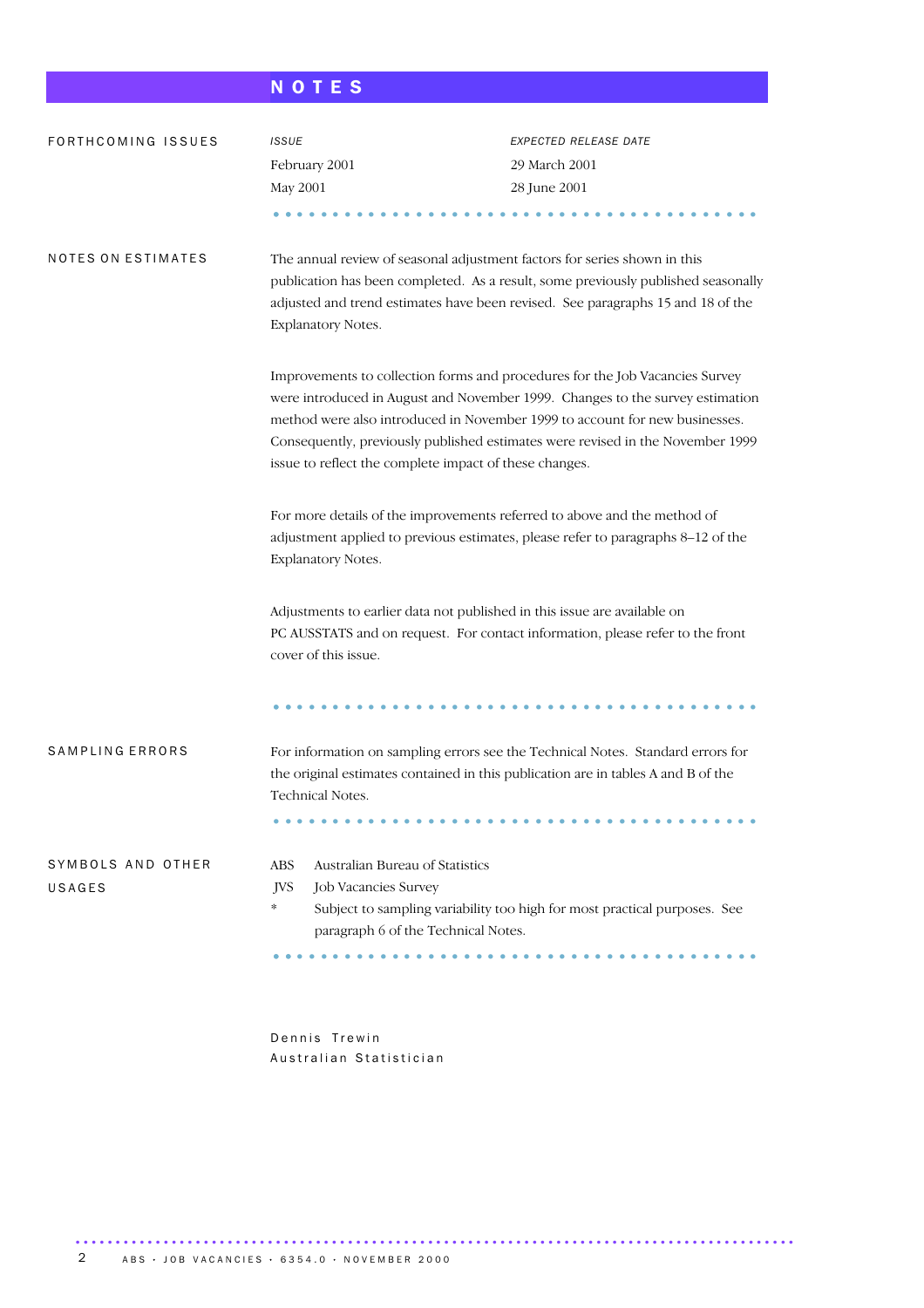

SEASONALLY ADJUSTED TREND

|                | New<br>South |          | Oueens-                                                         | South     | Western   |                                           | Northern  | Australian<br>Capital |                  |                  |                  |
|----------------|--------------|----------|-----------------------------------------------------------------|-----------|-----------|-------------------------------------------|-----------|-----------------------|------------------|------------------|------------------|
| Reference date | Wales        | Victoria | land                                                            | Australia | Australia | Tasmania                                  | Territory | Territory             | <b>Australia</b> | <b>Australia</b> | <b>Australia</b> |
|                |              |          |                                                                 |           |           | ('000)                                    |           |                       |                  |                  |                  |
| 1999           |              |          |                                                                 |           |           |                                           |           |                       |                  |                  |                  |
| August         | 48.3         | 29.3     | 11.8                                                            | $*4.9$    | $*9.3$    | 1.7                                       | 1.3       | 3.3                   | 110.0            | 101.8            | 99.8             |
| November       | 36.9         | 31.0     | 13.4                                                            | 6.3       | 8.4       | $*2.2$                                    | 1.2       | 3.8                   | 103.2            | 104.5            | 105.9            |
| 2000           |              |          |                                                                 |           |           |                                           |           |                       |                  |                  |                  |
| February       | 46.4         | 27.0     | 14.7                                                            | 5.6       | $*11.6$   | $*1.7$                                    | 1.8       | 3.9                   | 112.7            | 112.9            | 109.2            |
| May            | 41.8         | 30.9     | $*15.7$                                                         | 5.0       | 7.9       | 1.3                                       | 1.2       | 3.0                   | 106.8            | 114.2            | 112.8            |
| August         | 43.9         | 48.3     | 12.2                                                            | 5.3       | 10.6      | $*2.5$                                    | 1.9       | 3.0                   | 127.7            | 118.0            | 116.6            |
| November       | 40.4         | 44.9     | 12.3                                                            | 5.4       | 8.6       | 1.9                                       | 1.3       | 3.5                   | 118.2            | 119.8            | 119.8            |
|                |              |          |                                                                 |           |           |                                           |           |                       |                  |                  |                  |
|                |              |          |                                                                 |           |           | PERCENTAGE CHANGE (from previous quarter) |           |                       |                  |                  |                  |
| 1999           |              |          |                                                                 |           |           |                                           |           |                       |                  |                  |                  |
| August         | 29.1         | 32.5     | 8.5                                                             | 12.0      | 12.0      | $-17.4$                                   | 1.3       | 37.2                  | 23.7             | 6.8              | 6.3              |
| November       | $-23.6$      | 5.5      | 13.5                                                            | 29.6      | $-10.6$   | 33.7                                      | $-4.8$    | 14.6                  | $-6.2$           | 2.7              | 6.1              |
| 2000           |              |          |                                                                 |           |           |                                           |           |                       |                  |                  |                  |
| February       | 25.7         | $-12.9$  | 10.1                                                            | $-10.6$   | 38.4      | $-24.4$                                   | 52.0      | 0.8                   | 9.2              | 8.0              | 3.1              |
| May            | $-9.8$       | 14.7     | 6.7                                                             | $-11.9$   | $-32.0$   | $-23.9$                                   | $-35.9$   | $-22.4$               | $-5.2$           | 1.2              | 3.3              |
| August         | 5.0          | 56.2     | $-22.7$                                                         | 7.0       | 34.3      | 94.0                                      | 59.7      | 0.1                   | 19.5             | 3.3              | 3.4              |
| November       | $-7.9$       | $-7.0$   | 1.0                                                             | 1.2       | $-18.7$   | $-24.6$                                   | $-31.9$   | 15.5                  | $-7.4$           | 1.5              | 2.7              |
|                |              |          |                                                                 |           |           |                                           |           |                       |                  |                  |                  |
|                |              |          | PERCENTAGE CHANGE (from corresponding quarter of previous year) |           |           |                                           |           |                       |                  |                  |                  |
| 1998           |              |          |                                                                 |           |           |                                           |           |                       |                  |                  |                  |
| November       | 5.8          | 52.5     | $-26.1$                                                         | 51.0      | 13.6      | $-9.5$                                    | 7.7       | 38.6                  | 13.9             | 14.3             | 2.0              |
| 1999           |              |          |                                                                 |           |           |                                           |           |                       |                  |                  |                  |
| November       | 22.2         | $-10.1$  | $-8.3$                                                          | 5.1       | $-3.2$    | 190.8                                     | 33.1      | 140.4                 | 6.2              | 6.3              | 18.1             |
| 2000           |              |          |                                                                 |           |           |                                           |           |                       |                  |                  |                  |
| November       | 9.6          | 45.1     | $-8.2$                                                          | $-14.7$   | 2.8       | $-15.9$                                   | 6.0       | $-9.6$                | 14.6             | 14.6             | 13.1             |
|                |              |          |                                                                 |           |           |                                           |           |                       |                  |                  |                  |

............................................................................................ .......................................................................................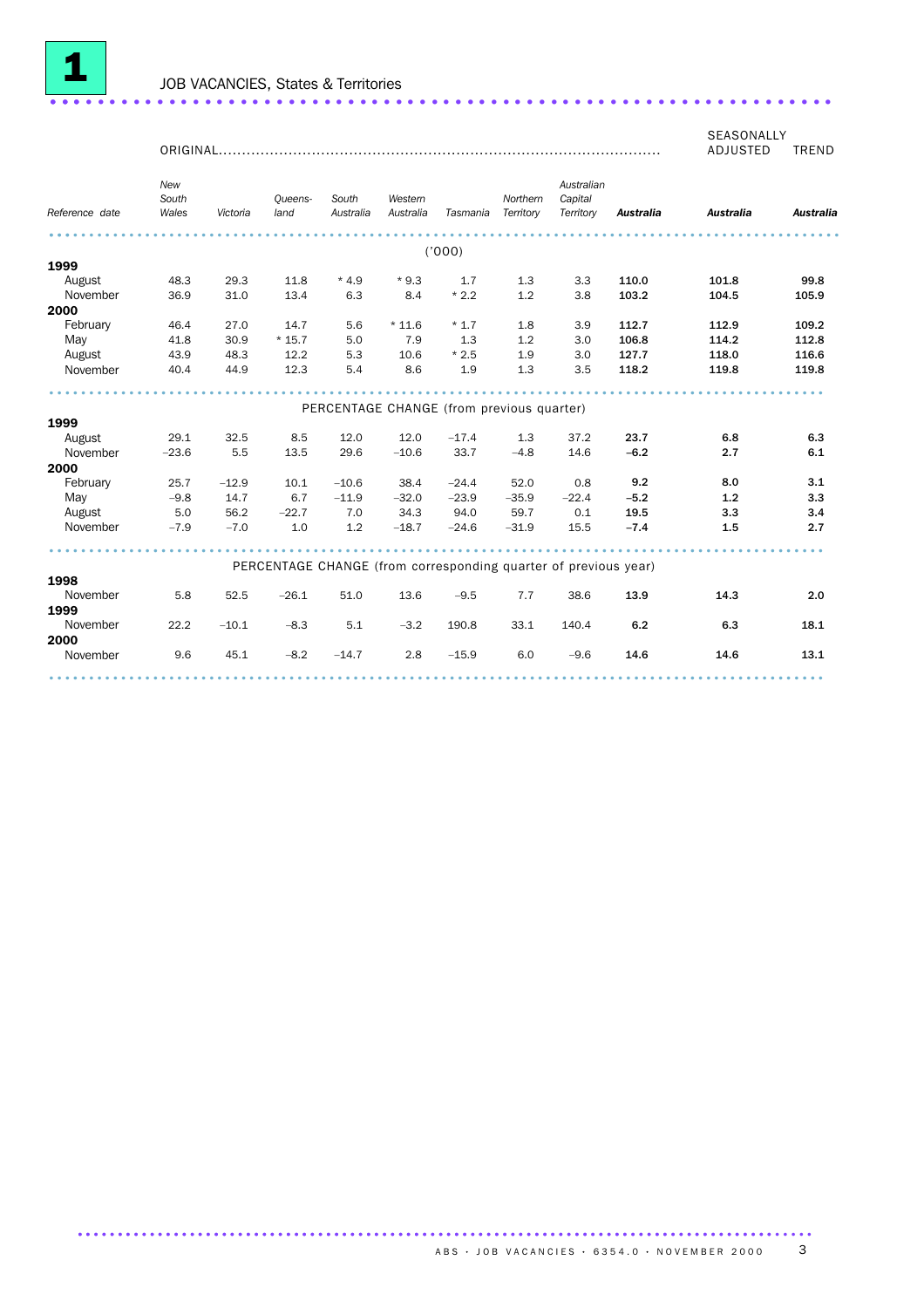

|                |                       | ORIGINAL |                                                                 |                                           |                      |          |                       |                                    |           | SEASONALLY<br>ADJUSTED | <b>TREND</b>     |
|----------------|-----------------------|----------|-----------------------------------------------------------------|-------------------------------------------|----------------------|----------|-----------------------|------------------------------------|-----------|------------------------|------------------|
| Reference date | New<br>South<br>Wales | Victoria | Oueens-<br>land                                                 | South<br>Australia                        | Western<br>Australia | Tasmania | Northern<br>Territory | Australian<br>Capital<br>Territory | Australia | <b>Australia</b>       | <b>Australia</b> |
|                |                       |          |                                                                 |                                           | ('000)               |          |                       |                                    |           |                        |                  |
| 1999           |                       |          |                                                                 |                                           |                      |          |                       |                                    |           |                        |                  |
| August         | 43.3                  | 26.4     | 9.7                                                             | $*4.2$                                    | $*8.1$               | 1.3      | $*1.0$                | $*1.0$                             | 94.9      | 87.1                   | 85.4             |
| November       | 32.5                  | 27.1     | 11.4                                                            | 5.7                                       | 6.9                  | $*1.9$   | $*0.9$                | $*1.4$                             | 87.8      | 89.2                   | 90.6             |
| 2000           |                       |          |                                                                 |                                           |                      |          |                       |                                    |           |                        |                  |
| February       | 39.0                  | 22.5     | 12.7                                                            | $*5.2$                                    | $*10.3$              | $*1.4$   | $*1.2$                | $*1.9$                             | 94.3      | 95.3                   | 93.6             |
| May            | 37.2                  | 24.2     | $*13.8$                                                         | 3.9                                       | 6.1                  | $*1.0$   | $*0.7$                | $*1.7$                             | 88.6      | 94.7                   | 97.2             |
| August         | 39.5                  | $*44.2$  | 10.1                                                            | 4.8                                       | 8.7                  | $*2.2$   | $*1.3$                | $*1.4$                             | 112.3     | 103.0                  | 100.9            |
| November       | 36.5                  | $*39.9$  | $*10.3$                                                         | 4.6                                       | 6.7                  | $*1.5$   | $*0.5$                | $*1.9$                             | 101.9     | 103.5                  | 103.9            |
|                |                       |          |                                                                 |                                           |                      |          |                       |                                    |           |                        |                  |
|                |                       |          |                                                                 | PERCENTAGE CHANGE (from previous quarter) |                      |          |                       |                                    |           |                        |                  |
| 1999           |                       |          |                                                                 |                                           |                      |          |                       |                                    |           |                        |                  |
| August         | 28.3                  | 34.3     | 8.5                                                             | 10.2                                      | 16.7                 | $-30.4$  | $-3.1$                | 11.8                               | 23.6      | 5.6                    | 5.8              |
| November       | $-24.8$               | 2.9      | 17.0                                                            | 34.9                                      | $-15.2$              | 50.3     | $-6.4$                | 37.8                               | $-7.5$    | 2.4                    | 6.0              |
| 2000           |                       |          |                                                                 |                                           |                      |          |                       |                                    |           |                        |                  |
| February       | 19.9                  | $-16.9$  | 11.7                                                            | $-9.2$                                    | 50.6                 | $-24.5$  | 31.4                  | 37.6                               | 7.4       | 6.9                    | 3.3              |
| May            | $-4.7$                | 7.5      | 8.2                                                             | $-24.3$                                   | $-40.7$              | $-31.7$  | $-38.1$               | $-12.5$                            | $-6.0$    | $-0.6$                 | 3.9              |
| August         | 6.2                   | 82.4     | $-26.4$                                                         | 23.8                                      | 42.2                 | 119.8    | 81.8                  | $-16.6$                            | 26.7      | 8.7                    | 3.8              |
| November       | $-7.6$                | $-9.8$   | 1.9                                                             | $-4.6$                                    | $-23.7$              | $-29.9$  | $-60.7$               | 36.1                               | $-9.2$    | 0.5                    | 3.0              |
|                |                       |          | PERCENTAGE CHANGE (from corresponding quarter of previous year) |                                           |                      |          |                       |                                    |           |                        |                  |
| 1998           |                       |          |                                                                 |                                           |                      |          |                       |                                    |           |                        |                  |
| November       | 5.8                   | 60.6     | $-30.0$                                                         | 49.7                                      | 14.8                 | 15.1     | $-5.1$                | $-33.4$                            | 14.7      | 15.3                   | 0.9              |
| 1999           |                       |          |                                                                 |                                           |                      |          |                       |                                    |           |                        |                  |
| November       | 23.8                  | $-16.6$  | $-8.8$                                                          | 4.3                                       | $-5.9$               | 192.3    | 71.9                  | 267.3                              | 2.6       | 2.7                    | 15.7             |
| 2000           |                       |          |                                                                 |                                           |                      |          |                       |                                    |           |                        |                  |
| November       | 12.1                  | 47.0     | $-9.3$                                                          | $-18.8$                                   | $-3.1$               | $-20.4$  | $-41.8$               | 36.7                               | 16.0      | 16.1                   | 14.7             |
|                |                       |          |                                                                 |                                           |                      |          |                       |                                    |           |                        |                  |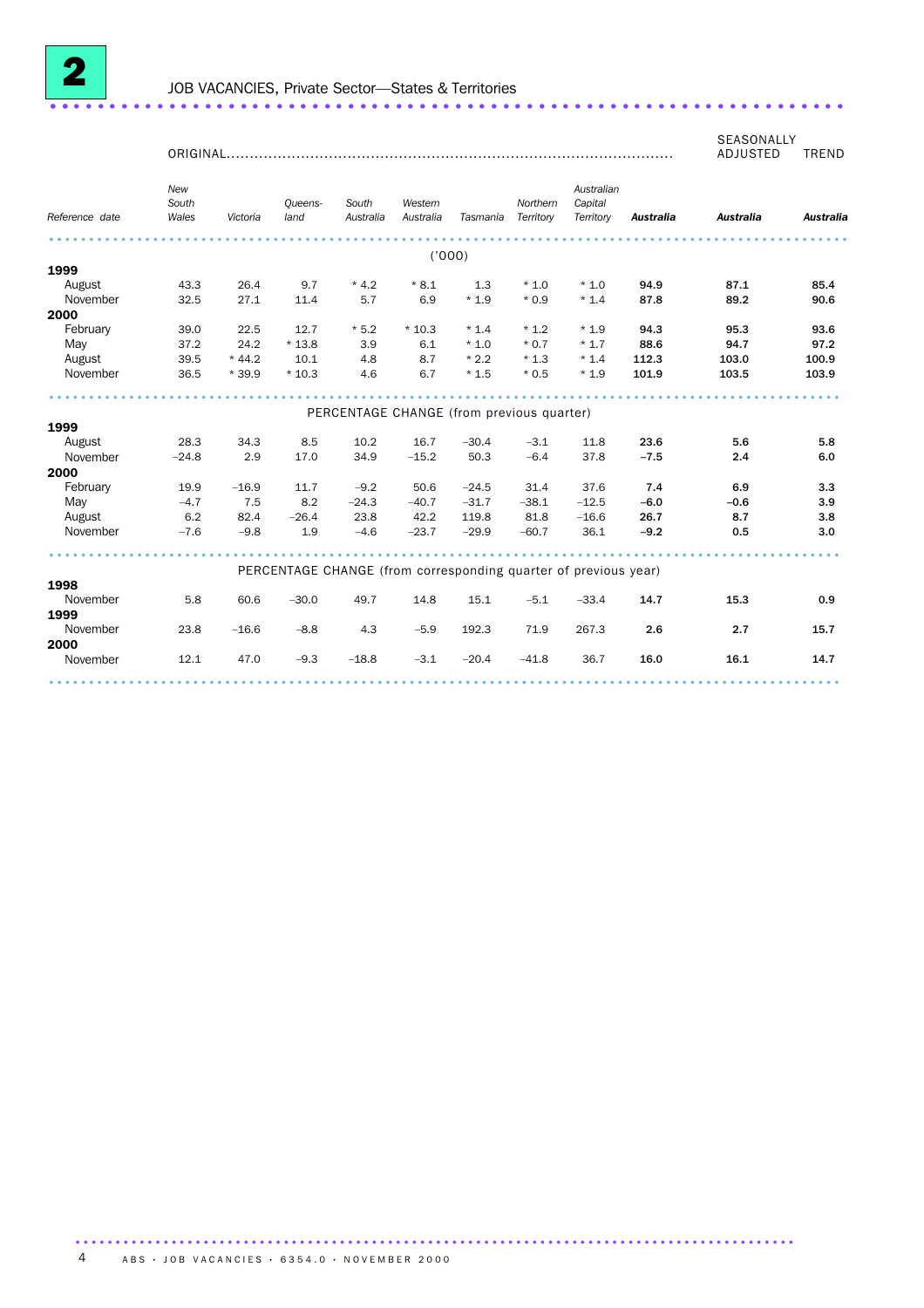

ORIGINAL................................................................................................ SEASONALLY<br>ADJUSTED TREND ADJUSTED *Reference date New South Wales Victoria Queens-South land Australia Australia Tasmania Territory Territory Australia Australia Australia Western Northern Capital Australian* ................................................................................................... ('000) **1999**<br>August August 5.1 3.0 2.1 0.7 1.2 \* 0.4 \* 0.3 2.3 15.0 14.7 14.4 November 4.4 3.8 2.0 0.6 1.5 0.3 0.3 2.4 15.4 15.3 15.3 2000

February \* 7.4 4.4 2.0 0.5 1.2 0.2 0.7 1.9 18.4 17.6 15.6 May 4.7 6.7 2.0 \* 1.1 1.7 0.3 0.4 1.3 18.2 19.5 15.6 August 4.5 4.1 2.0 0.5 1.8 0.3 0.5 1.6 15.4 15.0 15.7 November 4.0 5.0 2.0 0.8 1.9 0.3 0.8 1.6 16.3 16.3 15.9 November 4.0 5.0 2.0 0.8 1.9 0.3 0.8 1.6 16.3 16.3 15.9 PERCENTAGE CHANGE (from previous quarter)

| 1999             |         |         |        |                                                                 |         |         |         |         |         |         |        |
|------------------|---------|---------|--------|-----------------------------------------------------------------|---------|---------|---------|---------|---------|---------|--------|
| August           | 35.7    | 18.7    | 8.3    | 24.9                                                            | $-11.7$ | 111.3   | 18.9    | 52.3    | 24.7    | 14.1    | 8.6    |
| November         | $-13.7$ | 28.6    | $-2.6$ | $-4.0$                                                          | 19.3    | $-20.6$ | 0.3     | 4.6     | 2.2     | 3.9     | 6.4    |
| 2000             |         |         |        |                                                                 |         |         |         |         |         |         |        |
| February         | 69.2    | 15.7    | 0.6    | $-22.8$                                                         | $-17.9$ | $-24.2$ | 113.5   | $-20.2$ | 19.6    | 14.9    | 2.0    |
| May              | $-37.1$ | 51.5    | $-2.8$ | 116.8                                                           | 42.2    | 24.2    | $-31.8$ | $-32.2$ | $-1.2$  | 10.8    | $-0.2$ |
| August           | $-4.3$  | $-38.6$ | 3.5    | $-54.3$                                                         | 6.3     | 6.3     | 22.8    | 21.3    | $-15.3$ | $-22.9$ | 0.5    |
| November         | $-10.7$ | 22.2    | $-3.3$ | 59.2                                                            | 5.0     | 12.3    | 39.2    | $-2.5$  | 6.2     | 8.4     | 1.2    |
|                  |         |         |        | PERCENTAGE CHANGE (from corresponding quarter of previous year) |         |         |         |         |         |         |        |
| 1998<br>November | 6.0     | $-17.9$ | 9.8    | 63.9                                                            | 7.1     | $-60.2$ | 32.2    | 109.3   | 8.1     | 8.2     | 10.0   |
| 1999             |         |         |        |                                                                 |         |         |         |         |         |         |        |
| November         | 11.3    | 99.1    | $-5.3$ | 12.5                                                            | 12.1    | 181.8   | $-20.5$ | 100.8   | 32.8    | 33.0    | 34.7   |
| 2000             |         |         |        |                                                                 |         |         |         |         |         |         |        |
| November         | $-9.0$  | 31.5    | $-2.1$ | 21.9                                                            | 30.2    | 12.3    | 148.9   | $-36.0$ | 6.3     | 6.3     | 3.5    |
|                  |         |         |        |                                                                 |         |         |         |         |         |         |        |

............................................................................................ .......................................................................................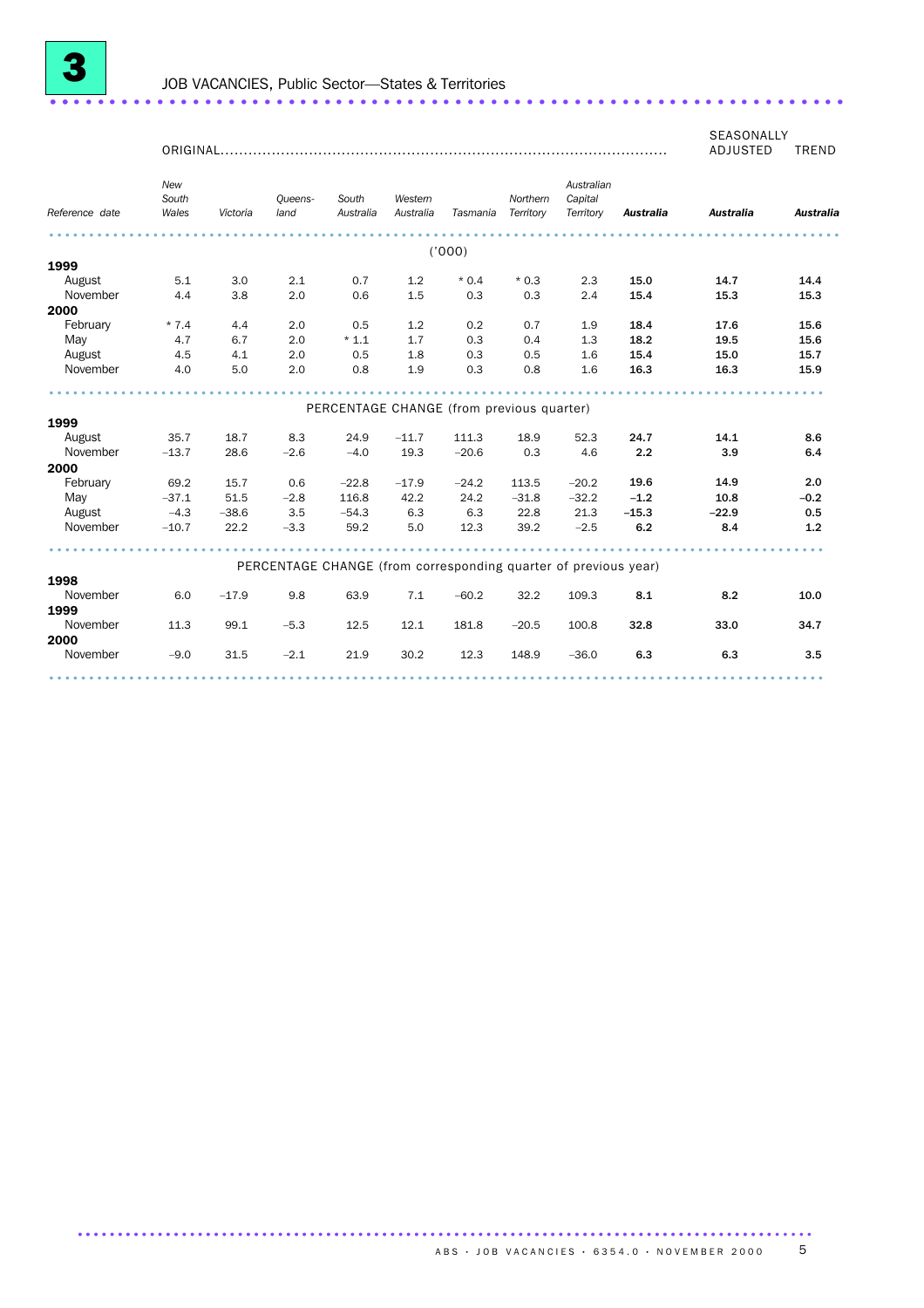

# <sup>4</sup> JOB VACANCIES, Industry—Australia: Original ............................................................ ........ ..................................

|                                       | $1999$  |          | 2000.    |         |         |          |  |
|---------------------------------------|---------|----------|----------|---------|---------|----------|--|
|                                       | August  | November | February | May     | August  | November |  |
| Industry                              | '000    | '000     | '000     | '000    | '000    | '000     |  |
|                                       |         |          |          |         |         |          |  |
| Mining                                | 1.0     | 0.9      | 0.9      | 0.8     | 0.9     | 1.0      |  |
| Manufacturing                         | 14.1    | $*14.0$  | $*16.4$  | $*12.2$ | 13.1    | 9.3      |  |
| Electricity, gas and water supply     | 0.4     | 0.4      | 0.4      | 0.4     | 0.3     | 0.3      |  |
| Construction                          | $*6.9$  | $*2.0$   | $*3.2$   | $*4.4$  | $*5.0$  | $*3.2$   |  |
| Wholesale trade                       | $*8.7$  | $*4.6$   | 8.3      | 5.2     | $*5.1$  | $*9.6$   |  |
| Retail trade                          | 9.4     | 19.6     | 17.6     | 8.3     | $*21.2$ | 17.0     |  |
| Accommodation, cafes and restaurants  | 7.8     | 9.3      | 5.7      | $*8.5$  | 6.0     | 12.4     |  |
| Transport and storage                 | $*3.1$  | $*2.6$   | 2.2      | 2.9     | $*3.7$  | $*1.9$   |  |
| Communication services                | 1.1     | 1.8      | 1.4      | 1.5     | 1.6     | 1.3      |  |
| Finance and insurance                 | 3.9     | 3.3      | 6.3      | 5.2     | 6.3     | 5.7      |  |
| Property and business services        | $*25.2$ | $*19.1$  | 14.6     | $*24.8$ | $*37.9$ | $*26.2$  |  |
| Government administration and defence | 6.1     | 5.8      | 5.1      | 4.9     | 5.4     | 5.8      |  |
| Education                             | 2.9     | 3.4      | 5.6      | 6.7     | 4.7     | 4.3      |  |
| Health and community services         | 11.1    | 9.2      | 14.0     | 9.7     | 10.6    | 12.6     |  |
| Cultural and recreational services    | $*3.2$  | 4.4      | $*5.7$   | 2.9     | 3.1     | 2.9      |  |
| Personal and other services           | $*5.2$  | $*2.8$   | $*5.2$   | $*8.4$  | $*3.1$  | $*4.8$   |  |
| <b>All industries</b>                 | 110.0   | 103.2    | 112.7    | 106.8   | 127.7   | 118.2    |  |
|                                       |         |          |          |         |         |          |  |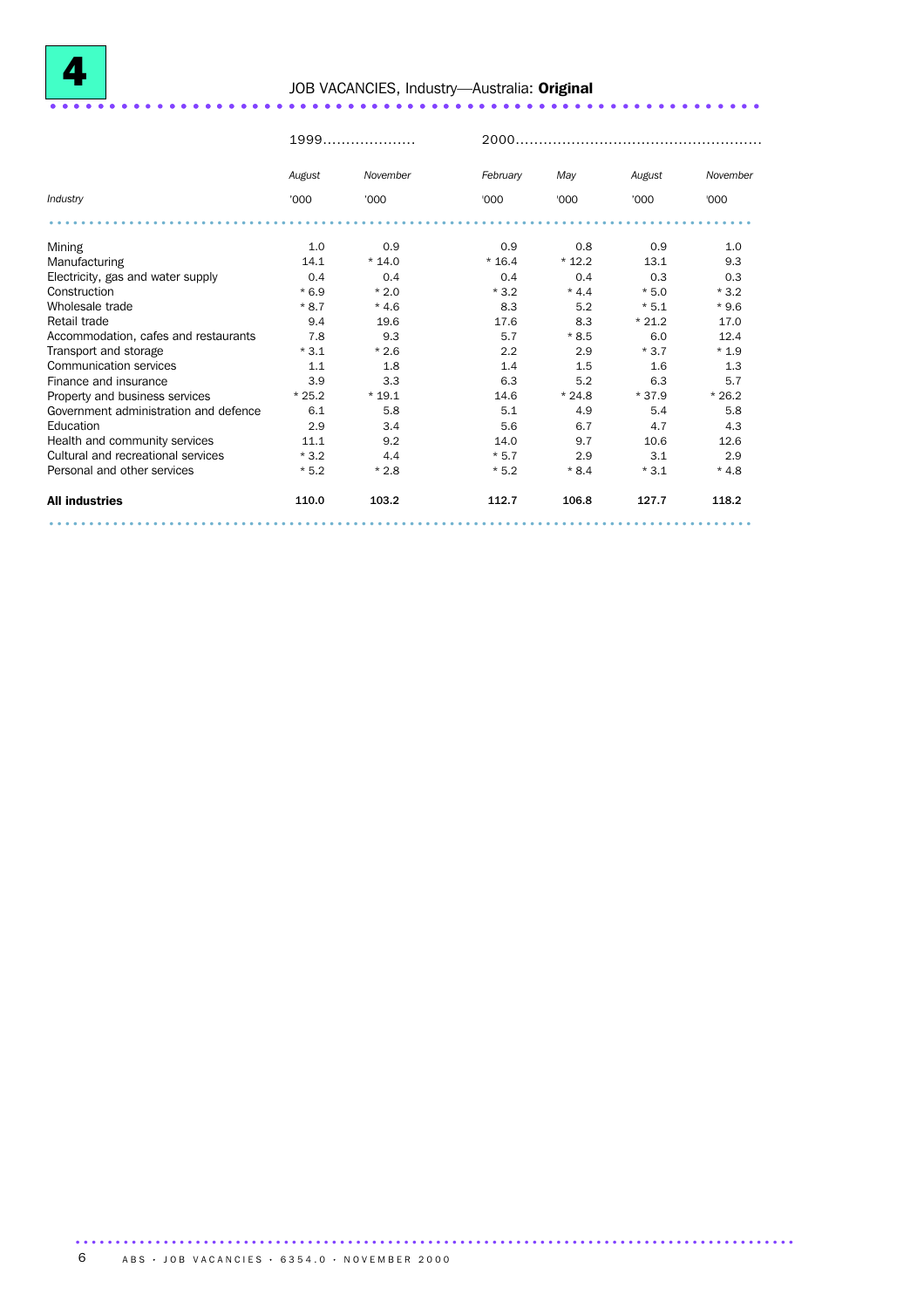

# JOB VACANCY RATES, States & Territories: Original ...............................

*Reference date New South Wales Victoria Queensland South Australia Western Australia Tasmania Northern Territory Australian Capital Territory Australia* ........................................................................................... PER CENT 1999 August 1.83 1.39 0.93 \* 0.88 \* 1.20 1.03 1.38 2.41 1.42<br>November 1.41 1.49 1.02 1.24 1.21 \* 1.32 1.66 2.61 1.36 November 1.41 1.49 1.02 1.24 1.21 \* 1.32 1.66 2.61 1.36 2000 February 1.82 1.33 1.15 1.12 \* 1.66 \* 1.04 2.46 2.69 1.51 May 1.67 1.50 \* 1.22 0.95 1.08 0.77 1.51 2.02 1.43 August 1.84 2.29 0.93 1.01 1.47 \* 1.49 2.21 1.95 1.71 Nay 1.67 1.50 \* 1.22 0.95 1.08 0.77 1.51 2.02 1.43<br>
August 1.84 2.29 0.93 1.01 1.47 \* 1.49 2.21 1.95 1.71<br>
November 1.68 2.13 0.95 1.00 1.19 1.10 1.60 2.24 1.58 .......................................................................................... PERCENTAGE CHANGE (from previous quarter) 1999 August 32.9 31.8 6.6 7.0 4.5 –24.6 –8.8 46.6 23.0<br>November –22.9 7.6 10.4 41.0 0.8 28.2 19.6 8.0 –4.1 November –22.9 7.6 10.4 41.0 0.8 28.2 19.6 8.0 –4.1 2000<br>February February 28.7 – 10.9 12.6 – 9.7 37.3 – 21.7 48.7 3.3 11.4<br>
−8.0 13.1 6.3 – 15.4 – 35.0 – 25.6 – 38.7 – 24.9 – 5.9<br>
−1.1 − 26.0 03.4 46.1 – 3.3 20.0 May –8.0 13.1 6.3 –15.4 –35.0 –25.6 –38.7 –24.9 –5.9 August 10.0 52.1 –24.1 6.8 36.2 93.4 46.1 –3.3 20.0 November –8.4 –7.0 2.1 –1.4 –19.1 –26.1 –27.2 14.4 –7.6 .......................................................................................... PERCENTAGE CHANGE (from corresponding quarter of previous year) 1998<br>November November 1.3 37.7 –24.1 73.9 26.0 –13.7 3.9 32.4 11.7 1999 November 20.3 –5.3 –8.8 8.4 –4.3 167.2 45.9 138.0 7.1 2000<br>November November 19.3 42.6 –7.3 –19.5 –1.7 –16.7 –3.1 –14.2 16.3 ..........................................................................................

............................................................................................ .......................................................................................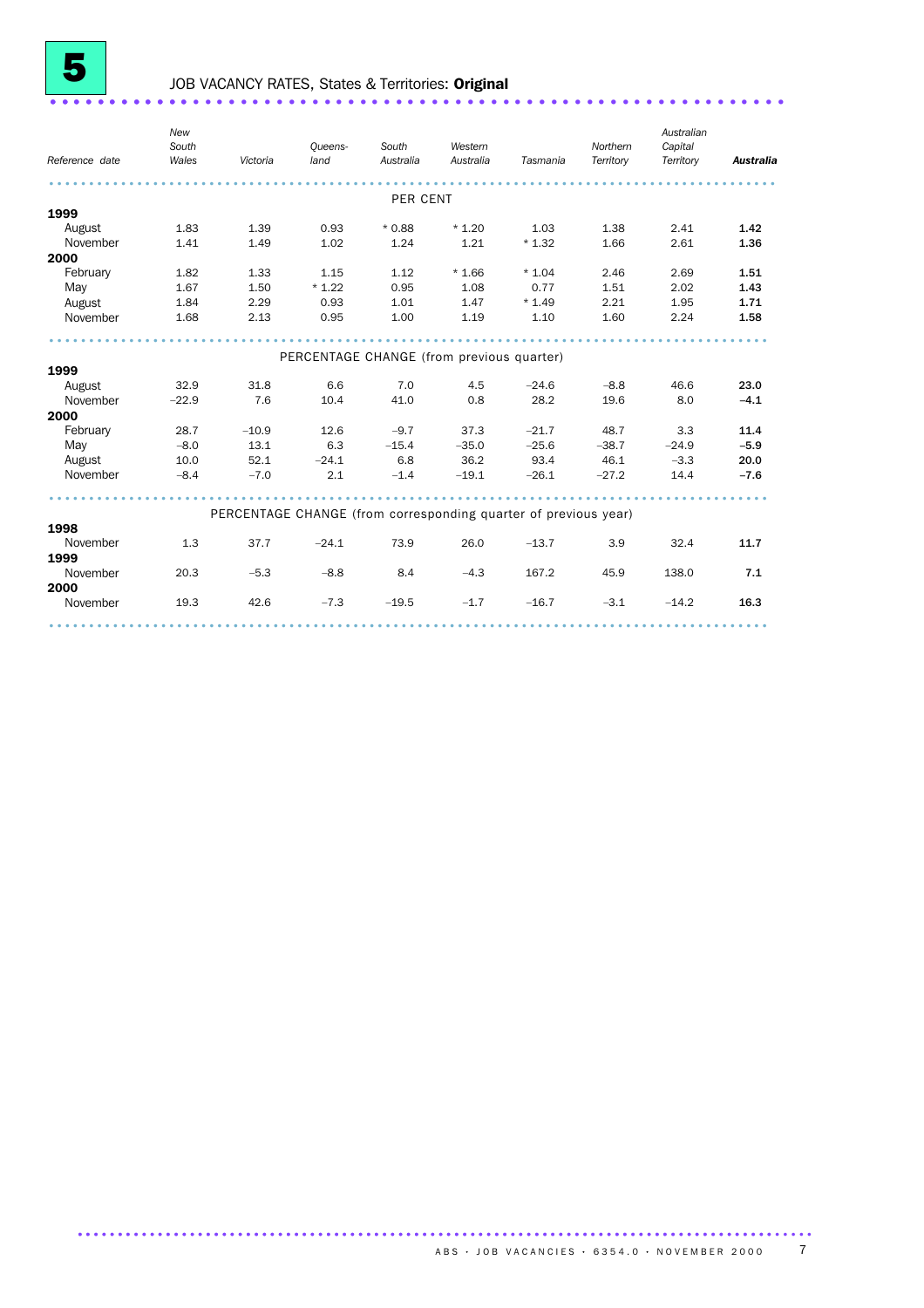|                      | EXPLANATORY NOTES                                                                                                                                                                                                                                                                                                                                                                                                                                                                                                                                                                                                                                                                                                                                                                                                                                                                                                                                                                                                         |
|----------------------|---------------------------------------------------------------------------------------------------------------------------------------------------------------------------------------------------------------------------------------------------------------------------------------------------------------------------------------------------------------------------------------------------------------------------------------------------------------------------------------------------------------------------------------------------------------------------------------------------------------------------------------------------------------------------------------------------------------------------------------------------------------------------------------------------------------------------------------------------------------------------------------------------------------------------------------------------------------------------------------------------------------------------|
| INTRODUCTION         | 1 This publication contains estimates of job vacancies for November 2000 based<br>on information obtained from a sample survey of employers.                                                                                                                                                                                                                                                                                                                                                                                                                                                                                                                                                                                                                                                                                                                                                                                                                                                                              |
| SCOPE                | 2 All vacancies (as defined in the Glossary) for wage and salary earners are<br>represented in the Job Vacancies Survey (JVS), except those:<br>• in the Australian permanent defence forces;<br>• in businesses primarily engaged in agriculture, forestry and fishing;<br>in private households employing staff;<br>٠<br>in overseas embassies, consulates, etc.; and<br>located outside Australia.<br>٠                                                                                                                                                                                                                                                                                                                                                                                                                                                                                                                                                                                                                |
|                      | 3 All wage and salary earners who received pay for the reference period are<br>represented in the JVS, except:<br>- members of the Australian permanent defence forces;<br>employees of businesses primarily engaged in agriculture, forestry and<br>٠<br>fishing;<br>employees in private households employing staff;<br>employees of overseas embassies, consulates, etc.;<br>employees based outside Australia; and<br>٠<br>employees on workers' compensation who are not paid through the payroll.<br>٠<br>4 Also excluded are the following persons who are not regarded as employees for<br>the purposes of this survey:<br>directors who are not paid a salary;<br>٠<br>proprietors/partners of unincorporated businesses;<br>٠<br>self-employed persons such as subcontractors, owner/drivers, consultants;<br>٠<br>and<br>persons paid solely by commission without a retainer.                                                                                                                                 |
| <b>SURVEY DESIGN</b> | <b>5</b> A sample of approximately 4,500 employers is selected from the Australian<br>Bureau of Statistics (ABS) Business Register to ensure adequate State and industry<br>representation. The sample is updated each quarter to reflect changes in the ABS<br>register of businesses. These changes arise from the emergence of new<br>businesses, takeovers and mergers, changes to industry classification, changes in<br>the number of employees, and businesses which have ceased operations. Such<br>updating of the register can contribute to changes in the estimates of job<br>vacancies.<br>6 The statistical unit for the survey comprises all activities of an employer in a<br>particular State or Territory. Each statistical unit is classified to an industry which<br>reflects the predominant activity of the business in the State or Territory. The<br>statistical units are stratified by State, industry and size of employment and an<br>equal probability sample is selected from each stratum. |
| NOTES ON ESTIMATES   | 7 From 17 March 1998, changes in public service regulations have meant that<br>most Australian Public Service vacancies, previously only available to current public<br>service employees, are open to all Australian citizens. These vacancies now fall<br>within the definition of a job vacancy used for compiling statistics in this<br>publication, and have therefore been included from the May 1998 reference<br>period.                                                                                                                                                                                                                                                                                                                                                                                                                                                                                                                                                                                          |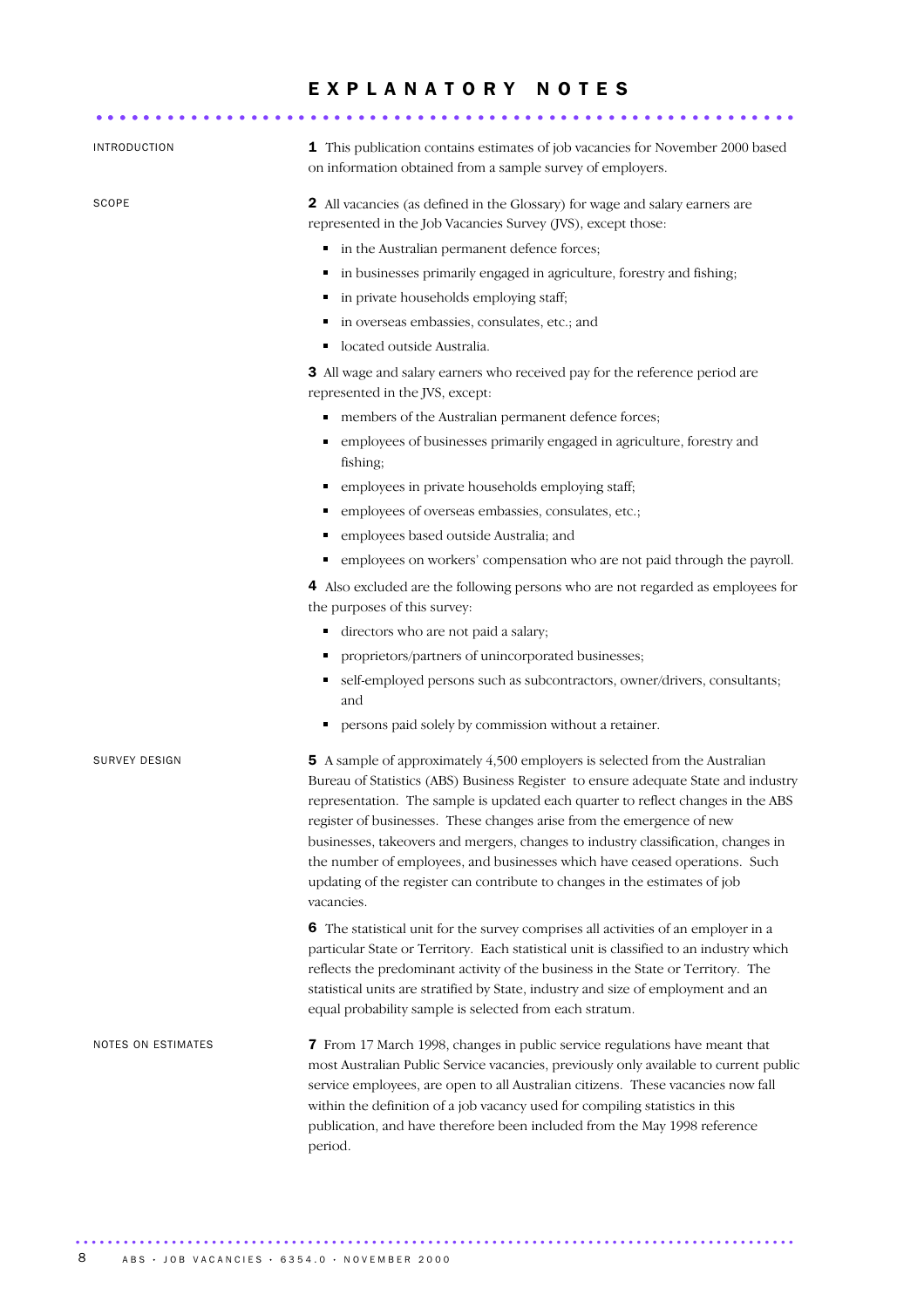### E X P L A N A T O R Y N O T E S ........................................................... .....

#### NOTES ON ESTIMATES

*continued*

8 Improvements to the survey estimation method were introduced in November 1999 to ensure that job vacancy statistics relate to all businesses operating at the time of the survey. Each quarter, adjustments to the estimates are made to account for the time lag between businesses commencing operation and their inclusion in the list of businesses eligible for selection in the survey. This adjustment is made for the private sector only.

9 Coincident with the dropping of the overtime component from the collection, a number of improvements to survey operations commenced during August 1999 and were completed in November 1999. These included:

- revised collection forms, with improved question design;
- improved collection procedures to ensure consistent and accurate reporting by businesses;
- review of business contacts to ensure that the most appropriate person reports job vacancies data; and
- intensive checking to ensure "whole of business" vacancies are reported.

10 Analysis of subsequent reported data showed that these initiatives resulted in an increase in job vacancy estimates for the private sector. There was negligible impact on the public sector estimates from these initiatives.

11 As an aid to users, previously published estimates of the job vacancies series have been adjusted to provide a comparable and compatible time series. Based on an analysis of estimates from the August 1999 and November 1999 surveys, an adjustment factor of 1.3 was applied to the State and industry level estimates of the private sector component of the series up to August 1999. This method links historical estimates of job vacancies for periods before the introduction of the quality improvements by preserving the previously published quarterly percentage movement estimates at industry, State/Territory, and Australia level. Accordingly, only level estimates of job vacancies have changed.

12 This adjustment factor accounts for the impact of the quality initiatives and the change in estimation methodology outlined in paragraphs 8 and 9 of the Explanatory Notes. The original (reported) public sector component was then added to the adjusted private sector estimates to produce revised estimates of total vacancies at industry, State/Territory, and Australia levels.

HISTORICAL SERIES 13 Job vacancies series in this publication were introduced with the November 1983 issue of the Job Vacancies and Overtime survey publication. Estimates contained in this publication are not strictly comparable with those obtained prior to November 1983.

SEASONAL ADJUSTMENT 14 Seasonal adjustment is a means of removing the estimated effects of normal seasonal variation from the series so that the effects of other influences on the series can be more clearly recognised. Seasonal adjustment does not aim to remove the irregular or non-seasonal influences which may be present in any particular period. Influences that are volatile or unsystematic can still make it difficult to interpret the movement of the series even after adjustment for seasonal variation. This means that quarter-to-quarter movements of seasonally adjusted estimates may not be reliable indicators of trend behaviour.

............................................................................................ .......................................................................................

**15** The series have been seasonally adjusted from February 1984 and the historical series can be made available on request. The seasonal factors are reviewed annually to take account of each additional year's original data. The most recent review, using original estimates to August 2000, took place in time for inclusion in the November 2000 estimates.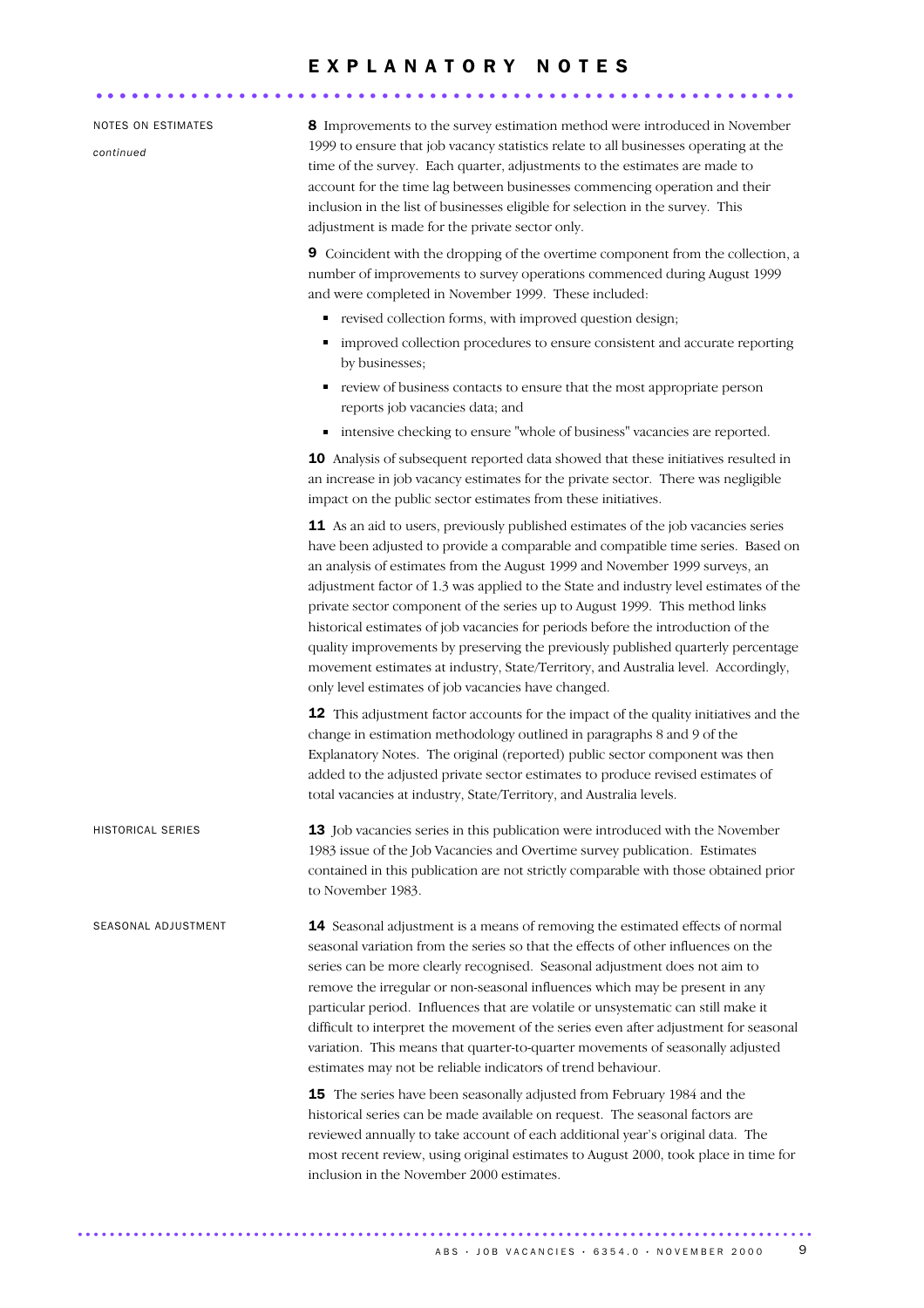|                                  | EXPLANATORY NOTES                                                                                                                                                                                                                                                                                                                                                                                                                                                                                                                                                                                                                                                     |
|----------------------------------|-----------------------------------------------------------------------------------------------------------------------------------------------------------------------------------------------------------------------------------------------------------------------------------------------------------------------------------------------------------------------------------------------------------------------------------------------------------------------------------------------------------------------------------------------------------------------------------------------------------------------------------------------------------------------|
|                                  |                                                                                                                                                                                                                                                                                                                                                                                                                                                                                                                                                                                                                                                                       |
| SEASONAL ADJUSTMENT<br>continued | 16 Details about the method of seasonal adjustment of these series are available<br>on request.                                                                                                                                                                                                                                                                                                                                                                                                                                                                                                                                                                       |
| <b>TREND ESTIMATES</b>           | 17 The ABS considers that trend estimates provide a more reliable guide to the<br>underlying direction of the data, and are more suitable than either the seasonally<br>adjusted or original estimates for most business decisions and policy advice.                                                                                                                                                                                                                                                                                                                                                                                                                 |
|                                  | 18 The trend estimates in this publication, obtained by dampening out the<br>irregular component from the seasonally adjusted series, are calculated using a<br>centred 7-term Henderson moving average of the seasonally adjusted series.<br>Estimates for the three most recent quarters cannot be calculated using this<br>centred average method; instead an asymmetric average is used. This can lead to<br>revisions in the trend estimates for the last three quarters when data become<br>available for later quarters. Revisions of trend estimates will also occur with<br>revisions to the original data and re-estimation of seasonal adjustment factors. |
|                                  | 19 If a series is highly volatile then the trend estimates will be subject to greater<br>revision for the latest few quarters as data become available. However, it is<br>important to note that this does not make the trend series inferior to the<br>seasonally adjusted or original series. In some cases the effect of the irregular<br>component on overall movements will remain in the seasonally adjusted and the<br>original estimates but not in the trend series.                                                                                                                                                                                         |
|                                  | 20 For more information, see A Guide to Interpreting Time Series-Monitoring<br>'Trends': an Overview (Cat. no. 1348.0); or contact the Assistant Director, Time<br>Series Analysis on 02 6252 6345.                                                                                                                                                                                                                                                                                                                                                                                                                                                                   |
|                                  | 21 Two feature articles which have appeared in the ABS monthly publication<br>Australian Economic Indicators (Cat. no. 1350.0) may also be of interest:                                                                                                                                                                                                                                                                                                                                                                                                                                                                                                               |
|                                  | Picking Turning Points in the Economy (April 1991)<br>٠<br>Smarter Data Use (March 1992).<br>Е                                                                                                                                                                                                                                                                                                                                                                                                                                                                                                                                                                        |
| <b>RELATED PUBLICATIONS</b>      | 22 Users may also wish to refer to the following publications which are available<br>from ABS Bookshops:                                                                                                                                                                                                                                                                                                                                                                                                                                                                                                                                                              |
|                                  | Labour Force, Australia (Cat. no. 6203.0)—issued monthly<br>٠<br>Average Weekly Earnings, States and Australia (Cat. no. 6302.0)—issued<br>quarterly                                                                                                                                                                                                                                                                                                                                                                                                                                                                                                                  |
|                                  | Average Weekly Earnings, Australia 1941-1990 (Cat. no. 6350.0)-issued<br>February 1992                                                                                                                                                                                                                                                                                                                                                                                                                                                                                                                                                                                |
|                                  | Wage Cost Index, Australia (Cat. no. 6345.0)—issued quarterly<br>п                                                                                                                                                                                                                                                                                                                                                                                                                                                                                                                                                                                                    |
|                                  | Wage and Salary Earners, Australia (Cat. no. 6248.0)—issued quarterly<br>п                                                                                                                                                                                                                                                                                                                                                                                                                                                                                                                                                                                            |
|                                  | Employee Earnings and Hours, Australia, Preliminary (Cat. no.<br>6305.0)-issued biennially.                                                                                                                                                                                                                                                                                                                                                                                                                                                                                                                                                                           |
|                                  | <i>Employee Earnings and Hours, Australia</i> (Cat. no. 6306.0)—issued<br>٠<br>biennially.                                                                                                                                                                                                                                                                                                                                                                                                                                                                                                                                                                            |
|                                  | 23 Current publications produced by the ABS are listed in the Catalogue of<br>Publications and Products (Cat. no. 1101.0). The ABS also issues, on Tuesdays<br>and Fridays, a Release Advice (Cat. no. 1105.0) which lists publications to be<br>released in the following few days. The Catalogue and Release Advice are available<br>from any ABS office.                                                                                                                                                                                                                                                                                                           |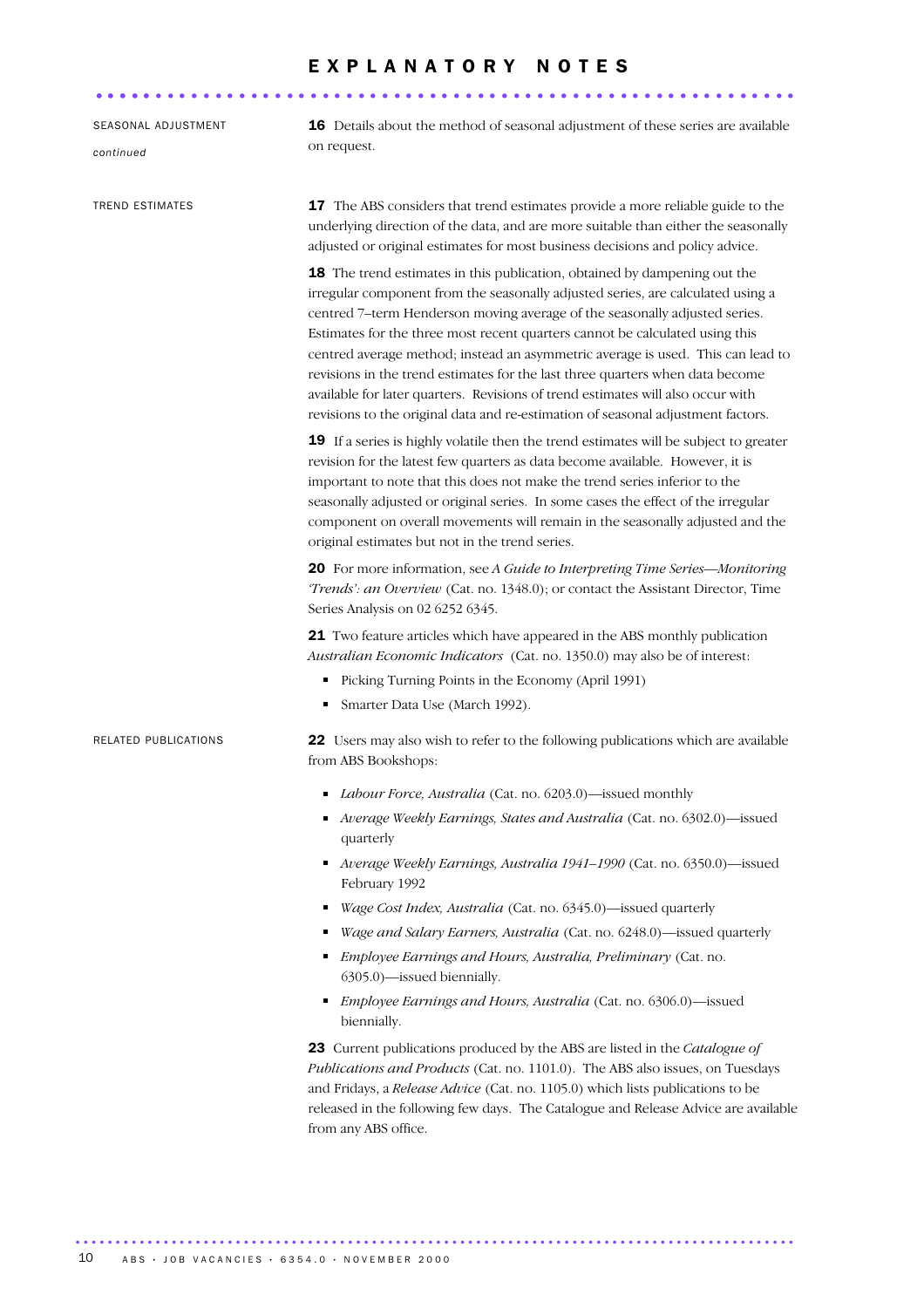### EXPLANATORY NOTES

| UNPUBLISHED STATISTICS | <b>24</b> In some cases, the ABS can also make available information which is not<br>published. This information may be made available in one or more of the<br>following forms: hardcopy, data tape, floppy disk and Internet Email. Generally, a<br>charge is made for providing unpublished information. For contact information,<br>please refer to the Inquiries box on the front page of this issue. |
|------------------------|------------------------------------------------------------------------------------------------------------------------------------------------------------------------------------------------------------------------------------------------------------------------------------------------------------------------------------------------------------------------------------------------------------|
| ROUNDING               | <b>25</b> Where figures have been rounded, discrepancies may occur between sums of<br>the component items and totals. Percentage changes in the Key Figures, Key<br>Points and publication tables are based on unrounded numbers and consequently<br>could differ from percentage changes that are calculated from the published<br>rounded statistics.                                                    |

........................................................... .....

............................................................................................ .......................................................................................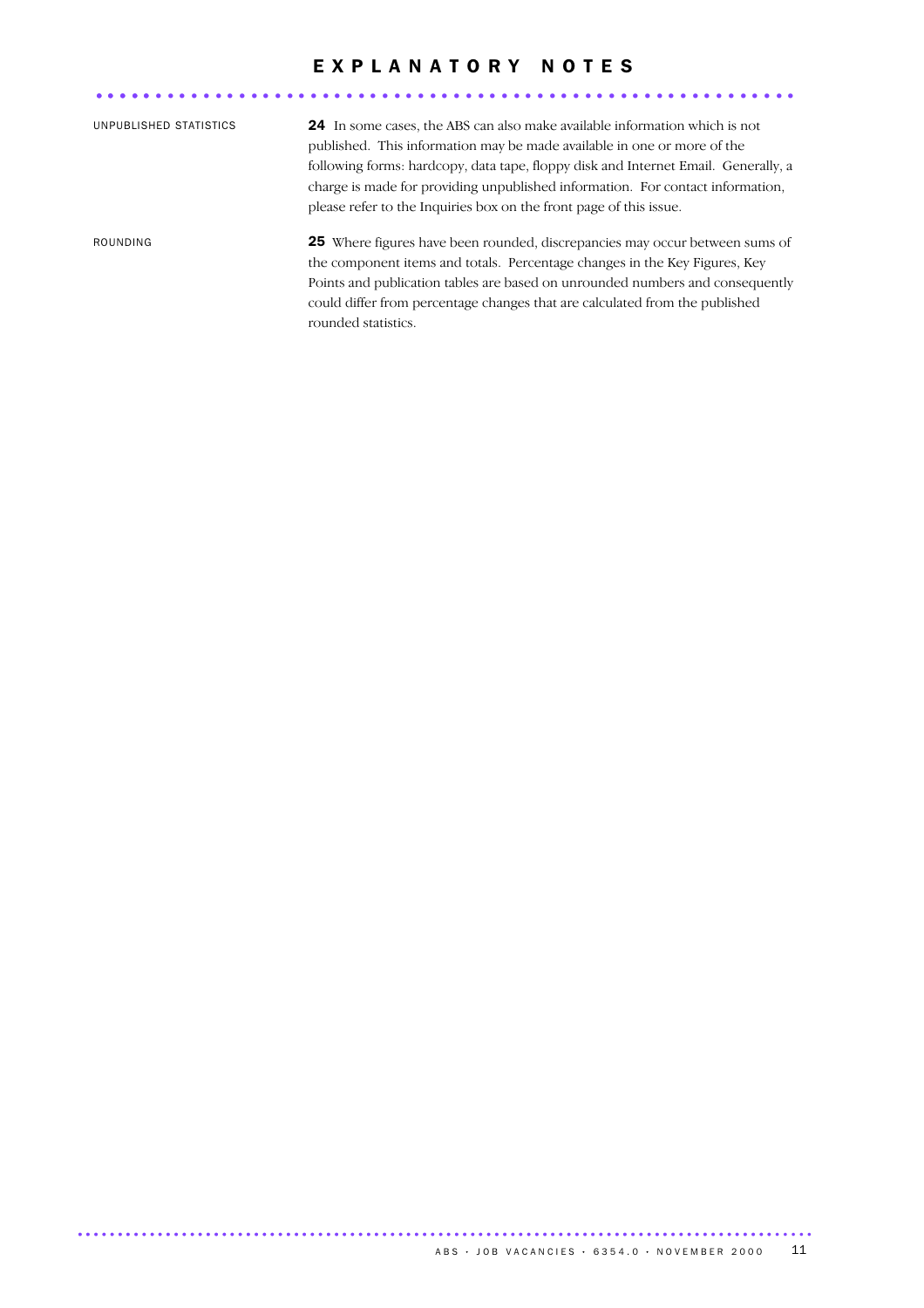### T E C H N I C A L N O T E S ........................................................... ......

RELIABILITY OF ESTIMATES  $1$  As the estimates in this publication are based on information relating to a sample of employers rather than a full enumeration, they are subject to sampling variability. That is, they may differ from the estimates that would have been produced if the information had been obtained from all employers. This difference, called *sampling error*, should not be confused with inaccuracy that may occur because of imperfections in reporting by respondents or in processing by the ABS. Such inaccuracy is referred to as *non-sampling error* and may occur in any enumeration whether it be a full count or sample. Efforts have been made to reduce non-sampling error by careful design of questionnaires, detailed checking of returns and quality control of processing.

> 2 The sampling error associated with any estimate can be estimated from the sample results. One measure of sampling error is given by the *standard error* which indicates the degree to which an estimate may vary from the value which would have been obtained from a full enumeration (the 'true value'). There are about two chances in three that a sample estimate differs from the true value by less than one standard error, and about 19 chances in 20 that the difference will be less than two standard errors.

> 3 An example of the use of a standard error on levels is as follows. If the estimated number of job vacancies was 25,000 with a standard error of 2,500, then there would be about two chances in three that a full enumeration would have given an estimate in the range 22,500 to 27,500 and about 19 chances in 20 that it would be in the range 20,000 to 30,000.

4 An example of the use of a standard error for a quarterly change estimate is as follows. If the estimated standard error for a quarterly change estimate of job vacancies was 1,000 and the quarterly change estimate between two quarters was 4,500, then there would be about two chances in three that a full enumeration would have given a quarterly change estimate in the range  $+3,500$  to  $+5,500$  and about 19 chances in 20 that it would be in the range  $+2,500$  to  $+6,500$ .

5 Quarterly movements in estimates of job vacancies are considered to be statistically significant where they exceed two standard errors.

6 Another measure of the sampling error is the relative standard error, which is obtained by expressing the standard error as a percentage of the estimate. Level estimates with a relative standard error of 25% or more, denoted with an asterisk in this publication, are subject to sampling variability generally considered to be too high for most practical purposes.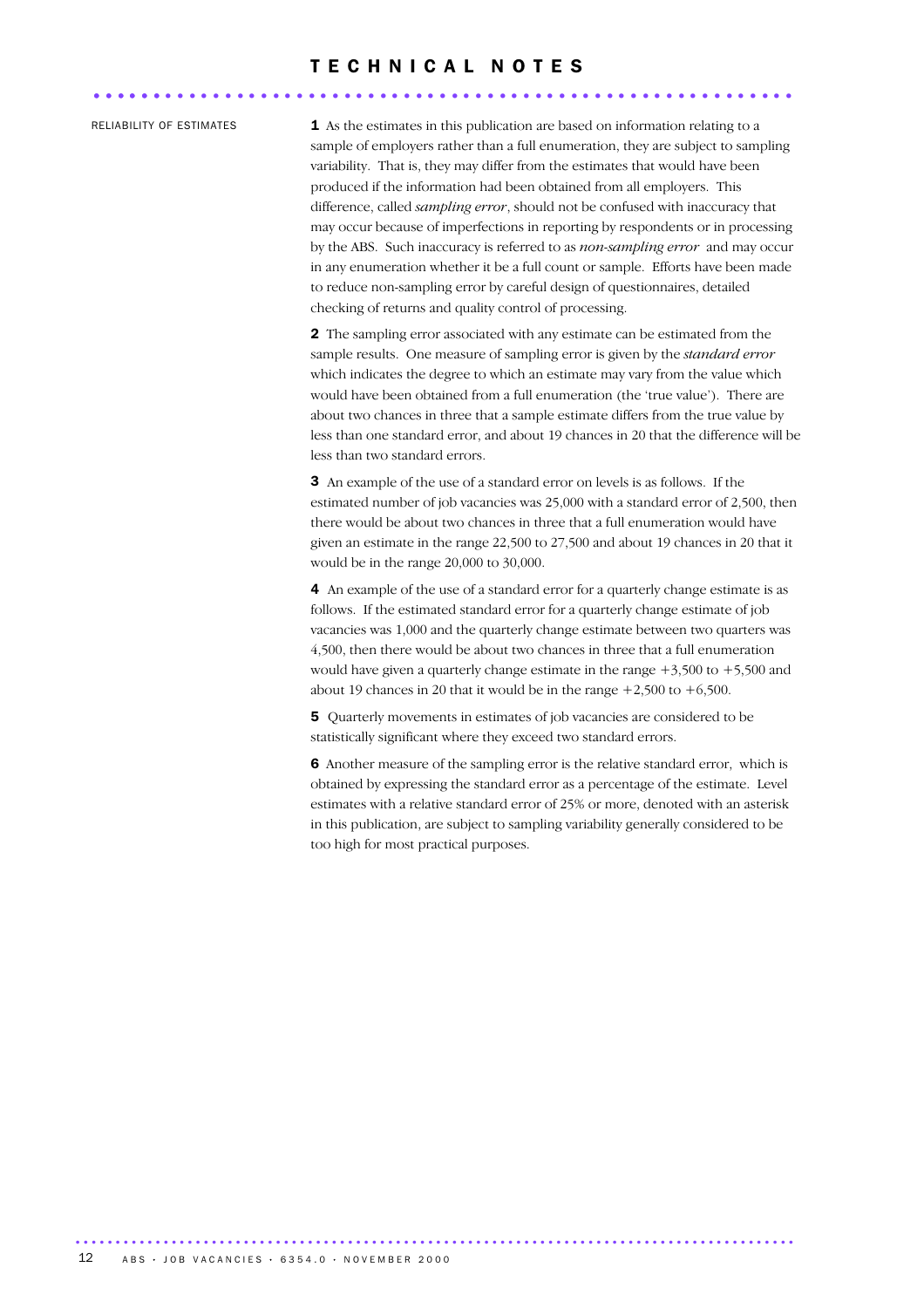# <sup>A</sup> STANDARD ERRORS, Job Vacancies—States & Territories .............................................................. .............

|                              |       |               |        |                                    | QUARTERLY MOVEMENT |         |        |       |  |
|------------------------------|-------|---------------|--------|------------------------------------|--------------------|---------|--------|-------|--|
|                              |       | JOB VACANCIES |        | <b>JOB VACANCY</b><br><b>RATES</b> | JOB VACANCIES      |         |        |       |  |
|                              | Total | Private       | Public | Total                              | Total              | Private | Public | Total |  |
| States & Territories         | '000  | '000          | '000   | %                                  | '000               | '000    | '000   | %     |  |
|                              |       |               |        |                                    |                    |         |        |       |  |
| New South Wales              | 4.8   | 4.8           | 0.3    | 0.19                               | 7.1                | 7.1     | 0.3    | 0.30  |  |
| Victoria                     | 11.0  | 11.0          | 0.4    | 0.49                               | 4.7                | 4.7     | 0.3    | 0.23  |  |
| Queensland                   | 3.0   | 3.0           | 0.2    | 0.23                               | 2.8                | 2.8     | 0.2    | 0.21  |  |
| South Australia              | 1.0   | 1.0           | 0.1    | 0.17                               | 1.3                | 1.3     | 0.1    | 0.24  |  |
| Western Australia            | 1.5   | 1.4           | 0.4    | 0.20                               | 1.8                | 1.8     | 0.2    | 0.25  |  |
| Tasmania                     | 0.4   | 0.4           | 0.0    | 0.25                               | 0.8                | 0.8     | 0.1    | 0.45  |  |
| Northern Territory           | 0.3   | 0.3           | 0.0    | 0.39                               | 0.4                | 0.4     | 0.0    | 0.52  |  |
| Australian Capital Territory | 0.5   | 0.5           | 0.1    | 0.31                               | 0.5                | 0.5     | 0.1    | 0.30  |  |
| Australia                    | 12.5  | 12.5          | 0.7    | 0.16                               | 9.3                | 9.3     | 0.5    | 0.12  |  |
|                              |       |               |        |                                    |                    |         |        |       |  |

............................................................................................ .......................................................................................

# <sup>B</sup> STANDARD ERRORS, Job Vacancies—Industry ...................................................... .............................

|                                       |        | 1999     |          |      |        |          |  |
|---------------------------------------|--------|----------|----------|------|--------|----------|--|
|                                       | August | November | February | May  | August | November |  |
| Industry                              | '000   | '000     | '000     | '000 | '000   | '000     |  |
|                                       |        |          |          |      |        |          |  |
| Mining                                | 0.1    | 0.1      | 0.1      | 0.1  | 0.1    | 0.1      |  |
| Manufacturing                         | 3.1    | 3.9      | 4.3      | 4.4  | 2.9    | 2.0      |  |
| Electricity, gas and water supply     | 0.0    | 0.0      | 0.0      | 0.0  | 0.0    | 0.0      |  |
| Construction                          | 2.8    | 0.9      | 1.3      | 1.9  | 2.4    | 1.7      |  |
| Wholesale trade                       | 2.6    | 1.3      | 1.9      | 1.3  | 1.6    | 2.9      |  |
| Retail trade                          | 2.2    | 3.6      | 3.6      | 1.8  | 5.7    | 3.6      |  |
| Accommodation, cafes and restaurants  | 1.7    | 2.0      | 1.2      | 2.1  | 1.2    | 2.2      |  |
| Transport and storage                 | 0.8    | 0.8      | 0.5      | 0.6  | 1.0    | 0.5      |  |
| Communication services                | 0.0    | 0.3      | 0.0      | 0.2  | 0.1    | 0.0      |  |
| Finance and insurance                 | 0.8    | 0.6      | 1.5      | 0.9  | 0.9    | 0.6      |  |
| Property and business services        | 6.5    | 6.0      | 2.5      | 7.2  | 11.4   | 10.6     |  |
| Government administration and defence | 0.6    | 0.5      | 0.4      | 0.5  | 0.4    | 0.4      |  |
| Education                             | 0.3    | 0.3      | 1.0      | 0.7  | 0.6    | 0.4      |  |
| Health and community services         | 2.0    | 0.9      | 2.4      | 1.2  | 1.2    | 2.0      |  |
| Cultural and recreational services    | 0.9    | 0.7      | 3.4      | 0.2  | 0.5    | 0.5      |  |
| Personal and other services           | 1.9    | 1.2      | 1.6      | 2.5  | 0.9    | 2.2      |  |
| <b>All industries</b>                 | 9.2    | 8.6      | 8.2      | 9.7  | 13.6   | 12.5     |  |
|                                       |        |          |          |      |        |          |  |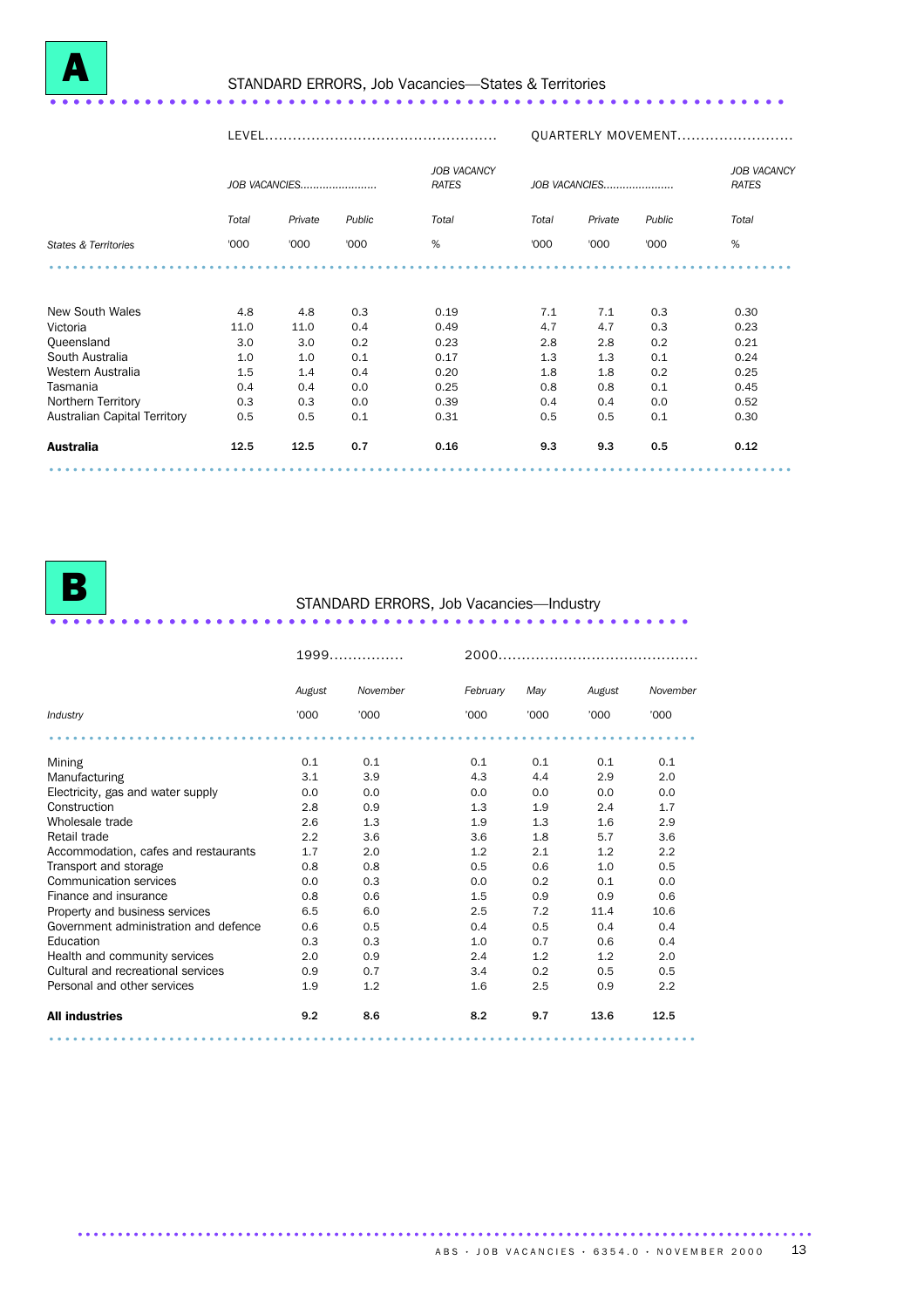#### G L O S S A R Y

........................................................... .

| Industry            | Industry is classified according to the Australian and New Zealand Standard Industrial<br>Classification. For more details refer to the Australian and New Zealand Standard<br>Industrial Classification 1993 (ANZSIC) (Cat. no. 1292.0).                                                                                                                                                                                                                                                                                                                                                                                                                                                                                                                                                     |
|---------------------|-----------------------------------------------------------------------------------------------------------------------------------------------------------------------------------------------------------------------------------------------------------------------------------------------------------------------------------------------------------------------------------------------------------------------------------------------------------------------------------------------------------------------------------------------------------------------------------------------------------------------------------------------------------------------------------------------------------------------------------------------------------------------------------------------|
| Job vacancy         | A job vacancy is a job available for immediate filling on the survey reference date and for<br>which recruitment action had been taken. Recruitment action includes efforts to fill<br>vacancies by advertising, by factory notices, by notifying public or private employment<br>agencies or trade unions and by contacting, interviewing or selecting applicants already<br>registered with the enterprise or organisation. Excluded are vacancies:                                                                                                                                                                                                                                                                                                                                         |
|                     | • for jobs which became vacant on the survey date and were filled that same day;                                                                                                                                                                                                                                                                                                                                                                                                                                                                                                                                                                                                                                                                                                              |
|                     | • for jobs of less than one day's duration;                                                                                                                                                                                                                                                                                                                                                                                                                                                                                                                                                                                                                                                                                                                                                   |
|                     | to be filled by persons already hired, or by promotion or transfer of existing<br>employees;                                                                                                                                                                                                                                                                                                                                                                                                                                                                                                                                                                                                                                                                                                  |
|                     | to be filled by employees returning from paid or unpaid leave or after industrial<br>dispute(s);                                                                                                                                                                                                                                                                                                                                                                                                                                                                                                                                                                                                                                                                                              |
|                     | not available for immediate filling on the survey reference date;<br>п                                                                                                                                                                                                                                                                                                                                                                                                                                                                                                                                                                                                                                                                                                                        |
|                     | not available within the particular State or Territory to which the return relates;<br>٠                                                                                                                                                                                                                                                                                                                                                                                                                                                                                                                                                                                                                                                                                                      |
|                     | for work to be carried out by contractors;<br>п                                                                                                                                                                                                                                                                                                                                                                                                                                                                                                                                                                                                                                                                                                                                               |
|                     | for which no recruitment action has been taken;<br>п                                                                                                                                                                                                                                                                                                                                                                                                                                                                                                                                                                                                                                                                                                                                          |
|                     | where a person has been appointed but has not yet commenced duty;<br>п                                                                                                                                                                                                                                                                                                                                                                                                                                                                                                                                                                                                                                                                                                                        |
|                     | to be filled by staff from contract labour agencies; and                                                                                                                                                                                                                                                                                                                                                                                                                                                                                                                                                                                                                                                                                                                                      |
|                     | for jobs available only to persons already employed by the enterprise or<br>٠<br>organisation.                                                                                                                                                                                                                                                                                                                                                                                                                                                                                                                                                                                                                                                                                                |
| Job vacancy rate    | The job vacancy rate is calculated by expressing the number of job vacancies as a<br>percentage of the number of employees plus vacancies.                                                                                                                                                                                                                                                                                                                                                                                                                                                                                                                                                                                                                                                    |
| Number of employees | All wage and salary earners who received pay for any part of the relevant pay period. The<br>relevant pay period is the last pay period ending on or before the survey reference date.<br>All permanent, temporary, casual, managerial and executive employees are included.<br>Part-time and casual employees who may have received pay for only a few hours during<br>the reference period are included. Employees on paid leave and those employees on<br>workers' compensation who continue to be paid through the employer's payroll are also<br>included. Casual employees who work on an irregular basis and who were not paid<br>during the relevant pay period, employees on leave without pay, on strike or stood down<br>without pay for the whole of the pay period are excluded. |
| Reference date      | Reference date for the survey is the third Friday of the middle month of the quarter. The<br>reference date for the current survey is 17 November 2000.                                                                                                                                                                                                                                                                                                                                                                                                                                                                                                                                                                                                                                       |
| Sector              | Public sector includes all local government authorities and government departments,<br>agencies and authorities created by, or reporting to the Commonwealth Parliament and<br>State/Territory Parliaments. All remaining employees are classified as private sector.                                                                                                                                                                                                                                                                                                                                                                                                                                                                                                                         |